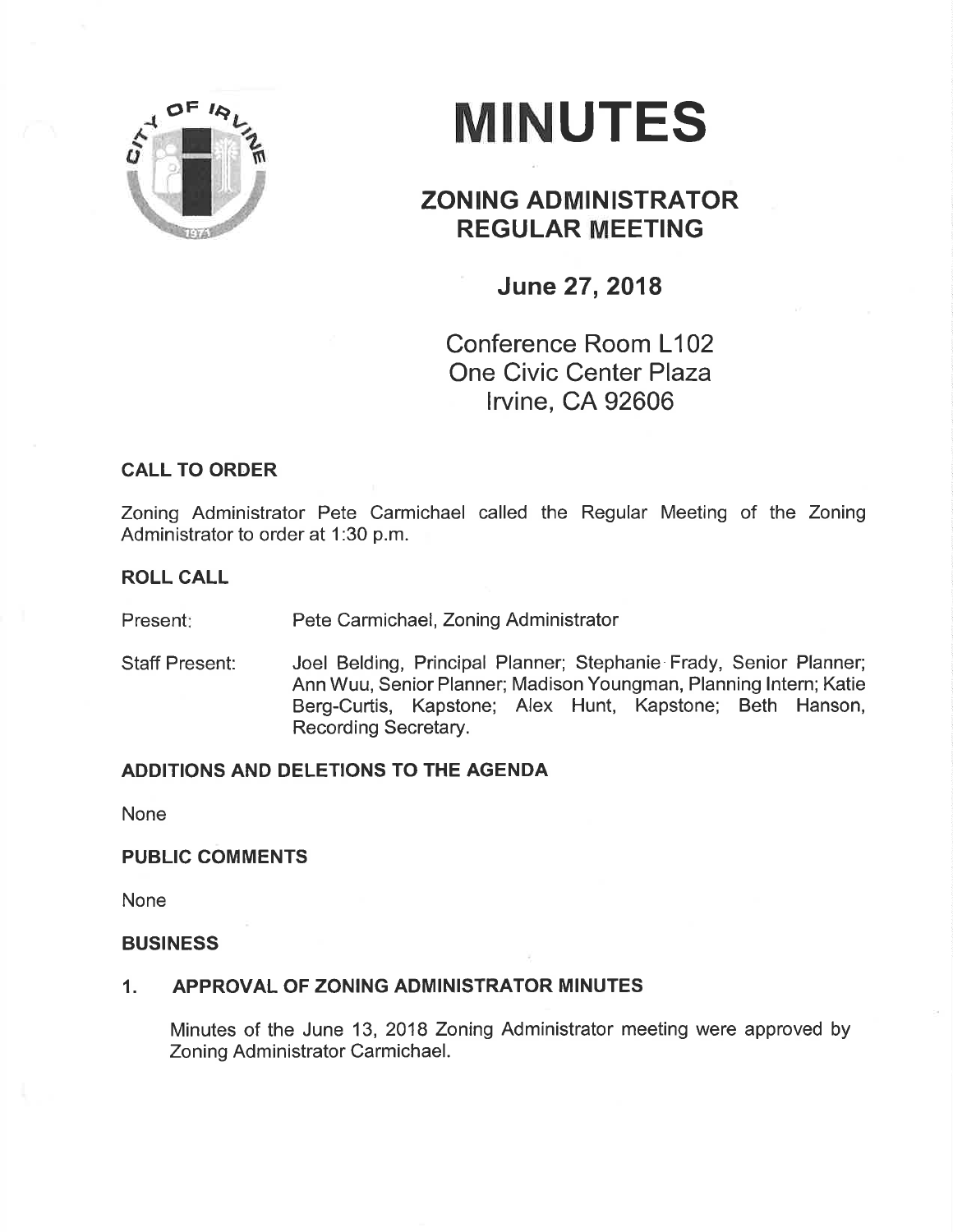$2.$ SIGN PROGRAM MODIFICATION (00739050-PSS) WITH ADMINISTRATIVE RELIEF FOR THE BOARDWALK IN THE IRVINE BUSINESS COMPLEX (PLANNING AREA 36).

Katie Berg-Curtis, Kapstone, gave the staff report and noted that there was an errata sheet.

Zoning Administer Carmichael reopened the public hearing at 1:31 p.m.

The applicant thanked staff.

Zoning Administrator Carmichael closed the public hearing at 1:34 p.m.

ACTION: Zoning Administrator Carmichael adopted RESOLUTION NO. 18-1418 A RESOLUTION OF THE ZONING ADMINISTRATOR OF THE CITY OF IRVINE, CALIFORNIA, APPROVING SIGN PROGRAM MODIFICATION 00739050-PSS WITH ADMINISTRATIVE RELIEF FOR THE BOARDWALK LOCATED AT 18545, 18555, 18565 & 18575 JAMBORËE ROAD IN THE IRVINE BUSINSS COMPLEX (PLANNING AREA 36); FILED BY DAVIES ASSOCIATES, INC.

As amended.

#### 3. SIGN PROGRAM MODIFICATION WITH ADMINISTRATIVE RELIEF FOR THE MYFORD/MICHELLE BUSINESS PARK IN PLANNING AREA 10 (WALNUT)

Alex Hunt, Kapstone, gave the staff report.

Zoning Administrator Carmichael opened the public hearing at 1:34 p.m.

David Baab, Baab & Associates, discussed the spccifics of the designs, noting that the signs are orientated to the interior of the site and are not easily visible from the public.

Zoning Administrator Carmichaei closed the public hearing at 1:38 p.m.

ACTION: Zoning Administrator Carmichael adopted RESOLUTION NO. 18-1421, A RESOLUTION OF THE ZONING ADMINISTRATOR OF THE CITY OF IRVINE, CALIFORNIA, APPROVING SIGN PROGRAM MODIFICATION 00744687-PSS WITH ADMINISTRATIVE RELIEF FOR THE MYFORD/MICHELLE BUSINESS PARK, LOCATED AT 14OOO JAMBOREE ROAD, 2855-2875 MICHELLE DRIVE AND 14150-14460 MYFORD ROAD lN PLANNING AREA 10 (WALNUT); FILED BY BAAB & ASSOCIATES ON BEHALF OF IRVINE COMPANY OFFICË **PROPERTIES**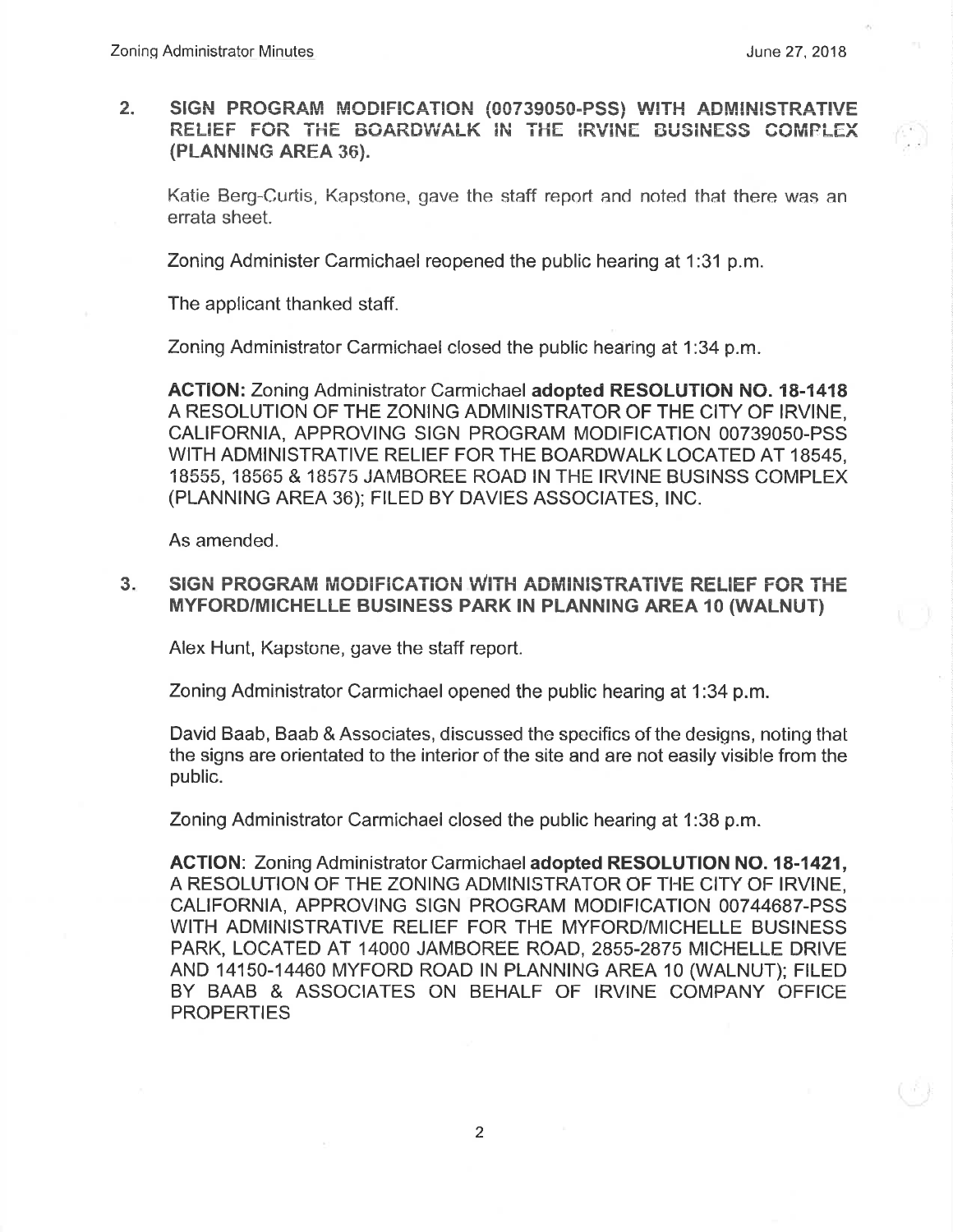#### SIGN PROGRAM WITH ADMINISTRATIVE RELIEF FOR THE VON KARMAN CREATIVE CAMPUS IN PLANNING AREA 36 (IRVINE BUSINESS COMPLEX) 4.

Alex Hunt, Kapstone, gave the staff report

Zoning Administer Carmichael opened the public hearing at 1:38 p.m

David Lewis, TFN Architectural Signage, spoke on the item and the reasoning for the request for 6-foot tall letters at the corner sign (Sign Type 1).

Zoning Administrator Carmichael addressed the size of the corner sign and requested that the letter height be reduced in size, from 6 to 4 feet. He advised the applicant to create a visual rendering/mock-up of the sign so that the proposed letter height could be reviewed in context. The applicant will return to the July <sup>11</sup> meeting for reconsideration of Sign Type 1.

Zoning Administrator Carmichael closed the public hearing at 1:47 p.m.

ACTION: Zoning Administrator Carmichael adopted RESOLUTION NO. 18-1422, A RESOLUTION OF THE ZONING ADMINISTRATOR OF THE CITY OF IRVINE,<br>CALIFORNIA, APPROVING SIGN PROGRAM 00735583-PSS WITH CALIFORNIA, APPROVING SIGN PROGRAM 00735583-PSS WITH ADMINISTRATIVE RELIEF FOR THE VON KARMAN CREATIVE CAMPUS, LOCATED AT 16715-16969 VON KARMAN AVENUE AND 2121 ALTON PARKWAY lN PLANNING AREA 36 (lRVlNE BUSINESS COMPLEX); FILED BY TFN ARCHITECTURAL SIGNAGE ON BEHALF OF VON KARMAN CORPORATE CENTER

As amended to approve the sign program, without the inclusion of Sign Type  $1 -$ Corner Sign. This specific sign type will be brought back for separate consideration at the Zoning Administrator meeting of July 11,2018.

#### CONDITIONAL USE PERMIT MODIFICATION WITH ADMINISTRATIVE RELIEF TO INCREASE THE ENROLLMENT CAPACITY FOR THE SPECTRUM MONTESSORI CHILD CARE CENTER AT THE LOS OLIVOS MARKETPLACE IN PLANNING AREA 34 (IRVINE SPECTRUM 5) 5.

Madison Youngman, Planning lntern, gave the staff report and was available to answer questions. Ann Wuu, Senior Planner, was also available to answer questions

Zoning Administer Carmichael opened the public hearing at 1:48 p.m.

Zoning Administrator Carmichael closed the public hearing at 1:51 p.m